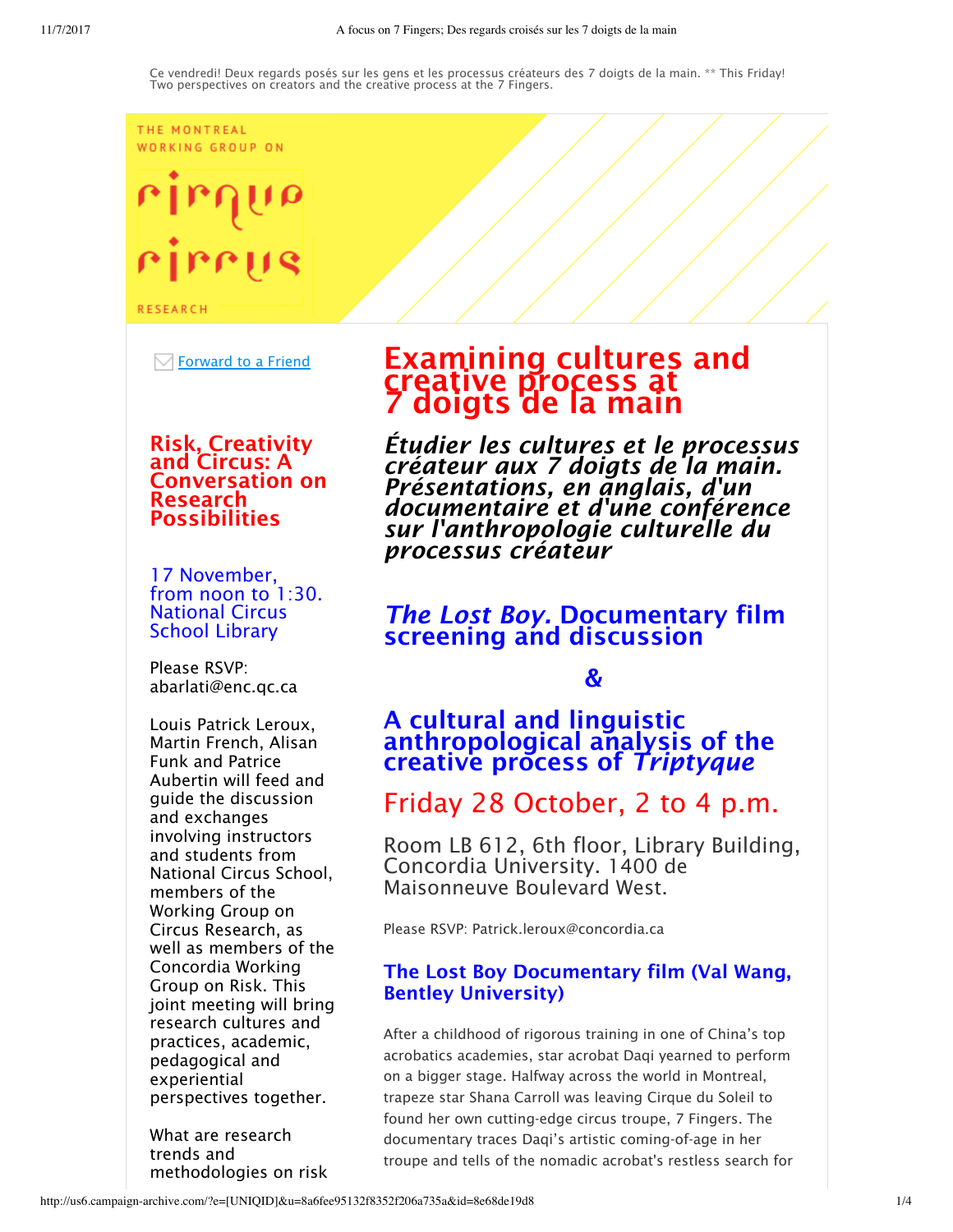and creativity? What is some of the current research telling us? How to apply this specifically to contemporary circus? Articles will be circulated for discussion. Presentations will allow for discussion.

## Le risque, la créativité et le cirque: une conversation sur les possibilités de recherche

17 novembre, de midi à 1:30 Bibliothèque de l'École nationale de cirque de Montréal

Louis Patrick Leroux, Martin French, Alisan Funk et Patrice Aubertin alimenteront et orienteront la discussion et les échanges sur les questions du cirque et de la créativité. Des étudiants et des enseignants de l'ÉNC, des membres du Groupe de recherche sur les arts du cirque et ceux du Groupe de travail sur le risque vont collaborer.

Quelles sont les tendances et les méthodologies du risque et de la créativité? Que nous dit la recherche actuelle? Comment appliquer les méthodologies au cirque contemporain? Des articles seront circulés pour fins de discussion.

a place he can call home. His life tells the story of the increasingly globalized circus world, where disparate people and acrobatic cultures come together, clash, and ultimately transform each other.

Val Wang is an author and multimedia storyteller interested in the intersection between the personal and the global. Evan Osnos has called her book Beijing Bastard "a memoir perfectly suited to the Beijing that she brings to life so well: heedless, pungent, and proudly insubordinate." Her multimedia projects work at the edge of digital innovation in journalism. She most recently created and produced Planet Takeout, an interactive, multiplatform documentary on the role of Chinese takeouts as a vital cultural crossroads in America. The project incubated at WGBH Radio as part of the nationwide Localore initiative. She teaches in the English and Media Studies Department of Bentley University. She lives in Boston but her heart is still partly in Beijing.

# Creativity and Intercorporeality in an Interdisciplinary Circus Production (Graham M. Jones, MIT)

Drawing on a video ethnography of an interdisciplinary 7 Doigts production involving acrobats and dancers, this talk explores how this pioneering troupe constitutes and enacts qualities like authenticity and individuality as artistic values and interactional achievements. In particular, I focus on their use of interdisciplinary collaborations as a key creative resource for mediating between the assuredness of virtuosic self-display and the vulnerability of dramatic self-exposure. Drawing on participant observation, interviews, and the analysis of situated activities selected from over 40 hours of video recordings, I trace pathways of collaborative experimentation and improvisation leading from abstract ideas and embodied potentials towards (if not all the way to) a finished interdisciplinary performance. In analyzing encounters between artists from different disciplines, I emphasize thresholds between constraint and opportunity, and emergent collaborative strategies that both resolve problems and creates them. I show how creativity inheres the dialectal relationship between structure and agency as performers explore the potentials and limitations of their own and others' bodies, of objects and apparatuses, of circus itself as a genre, and of the languages they have available to communicate about what it is that they are doing as they engage in tightening skeins of joint commitment. I also use this talk to explore how the breaches associated with interdisciplinary communication and miscommunication can provide a strategic empirical vantage—at least for an outsider —to study circus as a domain of that otherwise relies heavily on nonverbal communication, shared embodied competencies, and people's body-to-body experiences of moving together in close contact while navigating technical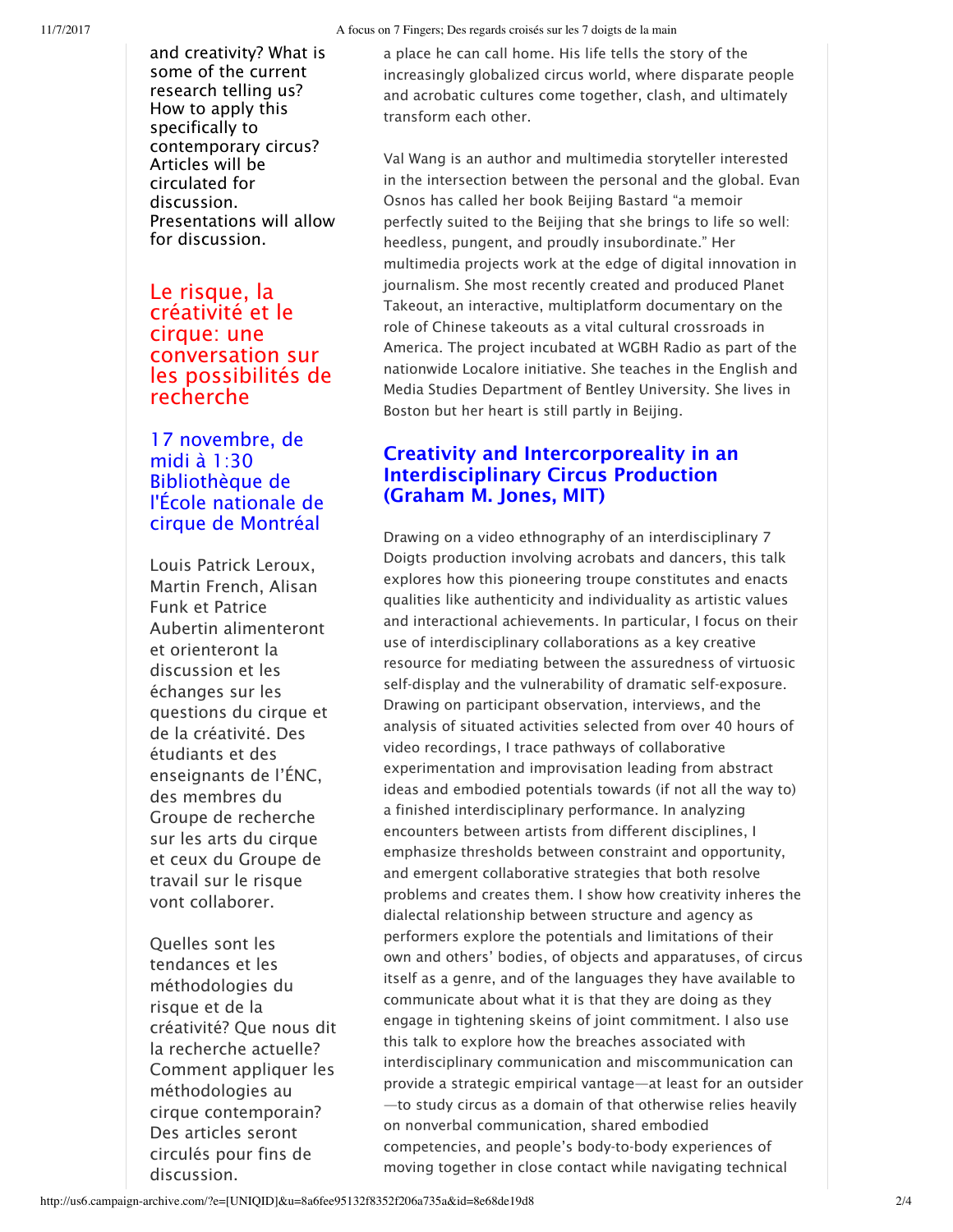challenges that often aren't visibly apparent or verbally articulated.

A cultural and linguistic anthropologist, Graham M. Jones is an Associate Professor of Anthropology at the Massachusetts Institute of Technology. He has written two books about entertainment magic: Trade of the Tricks (California, 2011) describes day-to-day life and everyday talk within the insular subculture of contemporary French magicians; Dangerous Doubles (Chicago, forthcoming) examines the meaning of magic in Western modernity, shuttling between the intellectual history of anthropology and the cultural history of popular entertainment.

#### Working Session on the Dramaturgy Conceptual Model

February 2018, exact date to be announced.

After last year's intensive exploration of circus dramaturgy and creative process both as part of the Working Group's featured activities and as funded research at Concordia University and National Circus School, we will be having an open working session in which the conceptual model of circus dramaturgy proposed by Louis Patrick Leroux (at this summer's Montréal Complètement Cirque) will be up for discussion. It will include recent explorations into acrobatic negotiations of the materiality of the objects and rigging.

Academics, trainers, artists will be invited to poke and prod the model in order to enrich it. Date to be determined in February 2017.

If you are interested in being part of this workshop, please